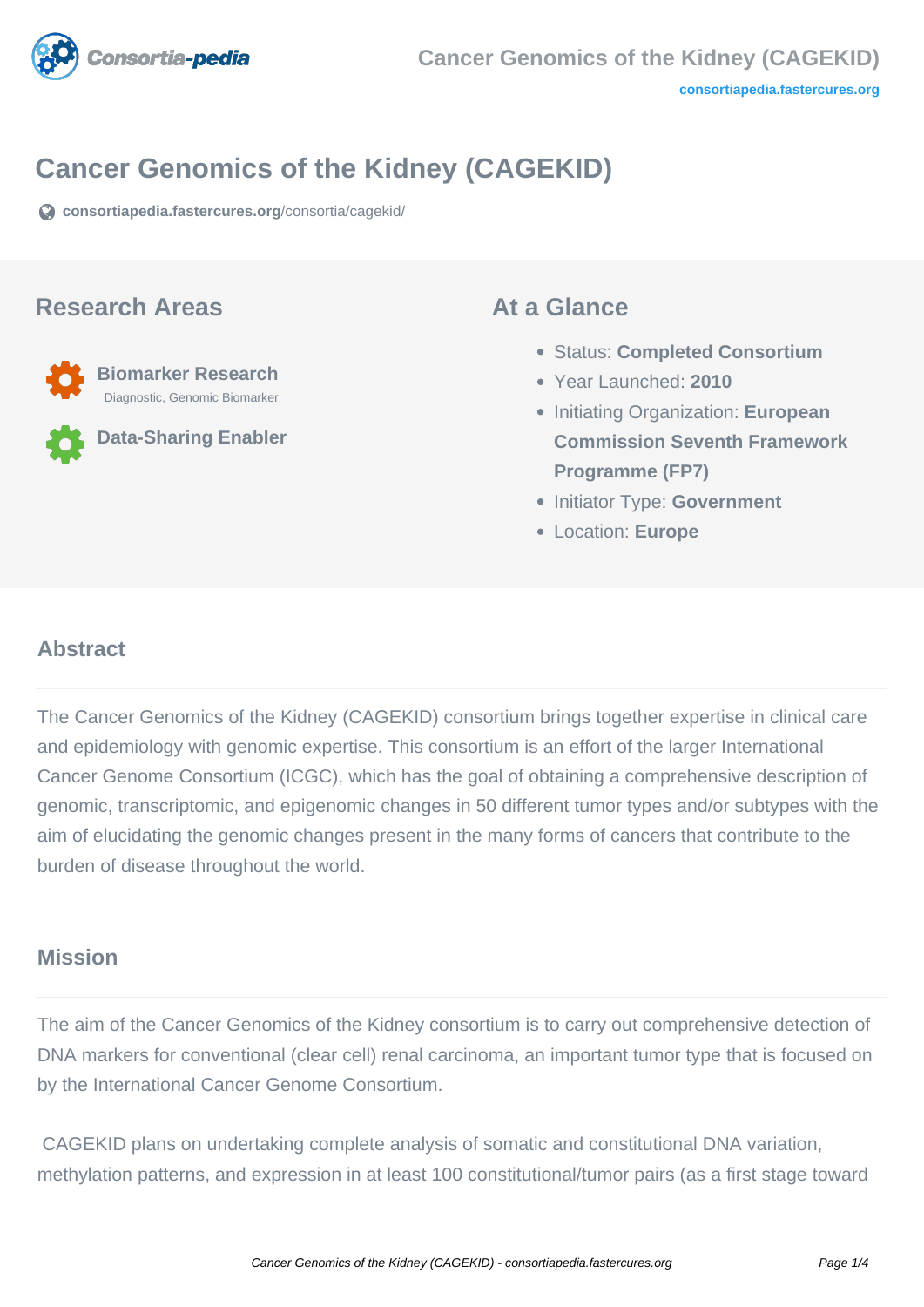

### **Cancer Genomics of the Kidney (CAGEKID)**

#### **[consortiapedia.fastercures.org](http://consortiapedia.fastercures.org/)**

full analysis of 500 pairs), by mobilizing existing clinical and epidemiological networks to obtain a minimum of 2,250 additional incident kidney cancer sample pairs for follow-up of potential disease markers. The samples will be extensively annotated with clinical and epidemiological data. CAGEKID data will be open to the scientific community and maintained in archives at the European Bioinformatics Institute. The data will also be contributed to the ICGC following the guidelines that will be adopted by the international consortium.

 CAGEKID partners will obtain antibodies where possible to genomic targets identified within the framework of the program, adding an important additional resource component to the application. Although the initial focus is on clear cell carcinoma, the consortium has plans on using the same infrastructure to obtain samples for other forms of renal cancer.

 The consortium aims to advance sequencing technology, as well as standardize collection and sample preparation protocols for patient recruitment and sample selection. Training in methodology used in CAGEKID and information on the results will be available to the broader scientific and medical public. In addition to publications and presentations, CAGEKID will also share the methods and results in a series of training workshops organized and led by the consortium partners.

# **Financing**

### EU FP7

Novel biomarkers for renal cell cancer (RCC)

 Somatic and DNA variation, methylation patterns, and protein expression were investigated in the first steps of analysis. Data were stored in the Kidrep repository for future reference and comparison. Standard operating procedures were developed for nucleic acid extraction and sample preparation. Potential biomarkers were identified from complete genome mapping of 45 samples. Kidney cancer sample data from the ICGC were analyzed thoroughly to validate potential disease markers identified from the 45 sample pairs.

 Biomarkers for renal cell cancer could be used for early diagnosis and provide targeted therapy. Early detection of RCC could improve prognosis for affected patients and give valuable insights into variability in RCC incidence across Europe and globally.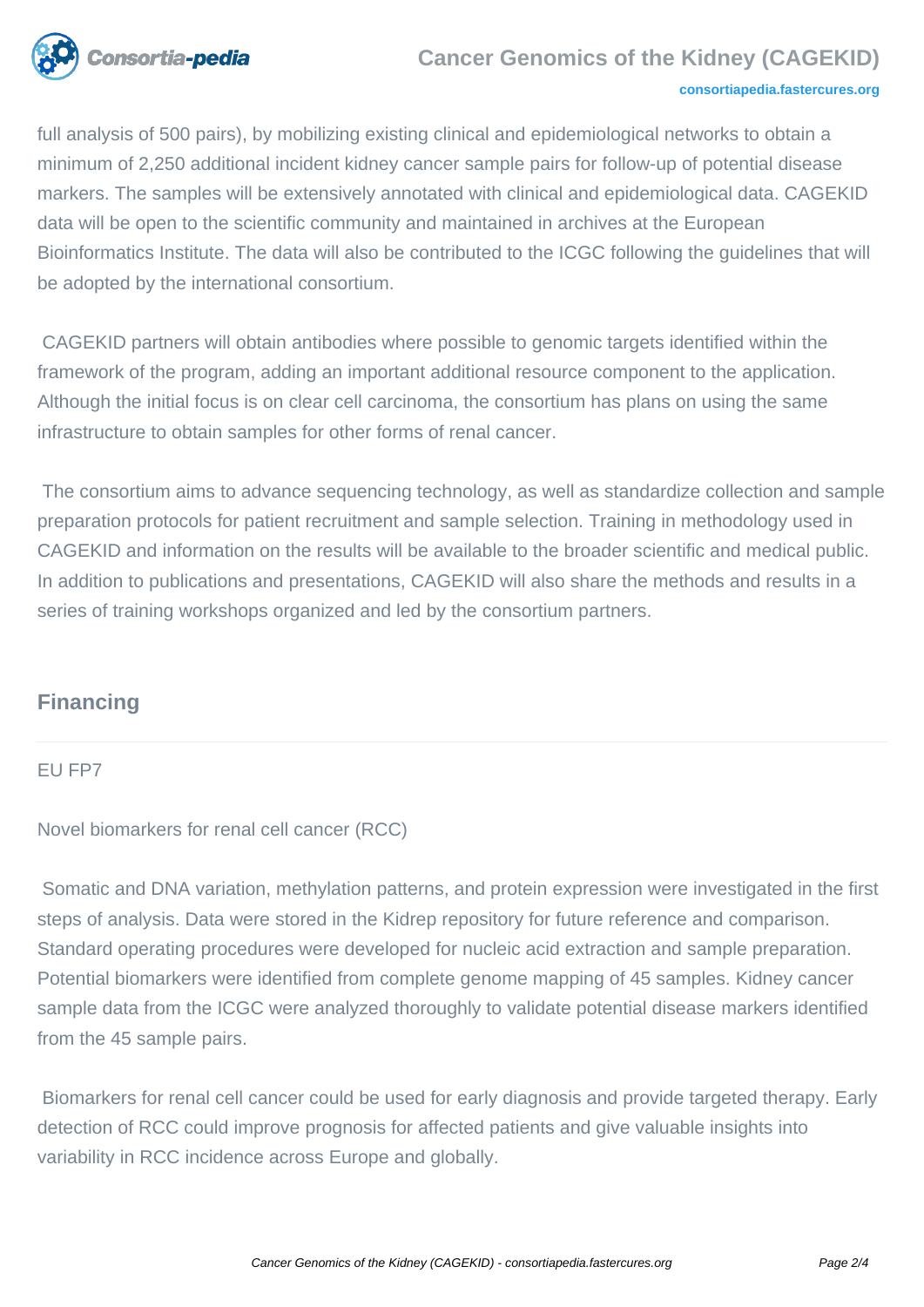

**[consortiapedia.fastercures.org](http://consortiapedia.fastercures.org/)**

Homepage <http://www.cng.fr/cagekid>

## **Points of Contact**

Fondation Jean Dausset - CEPH 27, rue Juliette Dodu Paris, FRANCE +33 (0)1 53 72 50 00 E-mail: [cagekid@gmail.com](mailto:cagekid@gmail.com)

## **Sponsors & Partners**

Fondation Jean Dausset CEPH International Agency for Research on Cancer Charles University of Prague, First Faculty of Medicine, Institute of Hygiene and Epidemiology Department of Epidemiology and Prevention, Russian N.N.Blokhin Cancer Research Centre and Russian Cancer **Society** European Molecular Biology Laboratory, European Bioinformatics Institute Karolinska Institute/ Karolinska University Hospital Center BioEngineering, Russian Academy of Sciences Cancer Research UK Centre, University of Leeds, UK Royal Institute of Technology, KTH Centre National de Génotypage, Institut Génomique, Commissariat à l'Energie Atomique et aux Energies **Alternatives** Institut National de la Sante et de la Recheche Medicale Institute of Mathematics and Computer Science Uppsala University Kurchatov Scientific Center